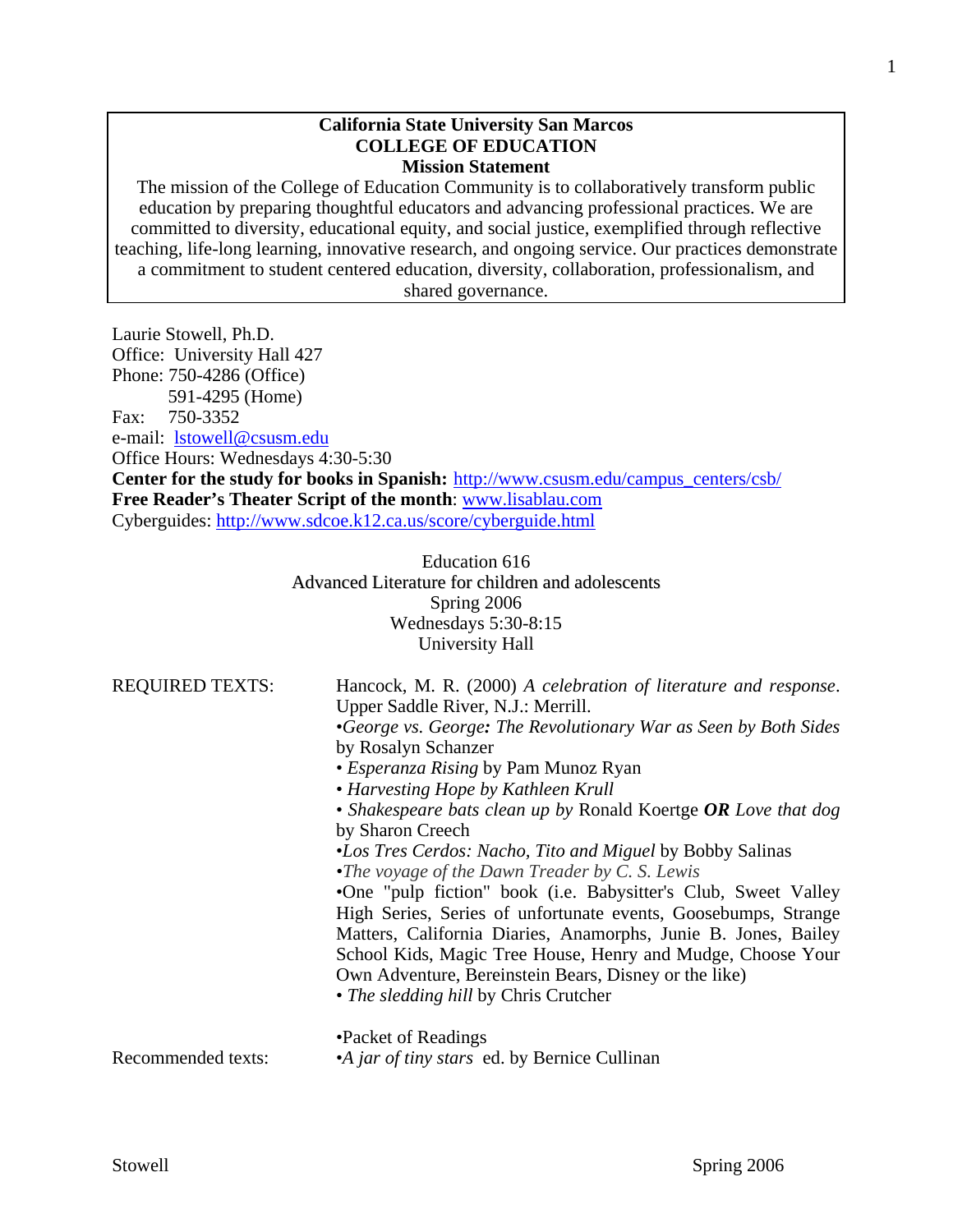Although it would be worthwhile to have these books in your personal and/or classroom library, it is not essential that you buy them all. They can be found at any public library, the university library, or you could borrow them.

### **Course Description**

 This course is an advanced study of children's literature with emphasis on selecting, interpreting and using quality literature with children of various needs and developmental levels. It is designed to give experience in selecting what is best and appropriate for students. Techniques for introducing literature to students, finding ways to deepen and broaden student's understanding of literature, and extend student's interest in literature are included. Most of all, the course is intended to help teachers recognize and value good children's and adolescent literature for its artistic and literary merits and for its importance to children. Specific objectives to be achieved include the following:

### **Objectives:**

### **Knowledge**

1. Students will become aware of and deepen their own understandings of the range of available literary material for children and adolescents and will become familiar with selected examples of picture books, folk and fairy tales, fantasy, poetry, realistic fiction, historical fiction and informational books.

2. Students will learn criteria for book selection that are appropriate to children's and adolescent literature.

3. Students will recognize developmental characteristics of children and adolescents that affect their reading interests, responses and appreciation

4. Students will understand the role of technology in literature studies

#### **Attitudes/Values**

1. Students will display a positive, interested stance toward the reading of children's and adolescents literature

2. Students will display a commitment to the use of children's literature in the classroom in various areas of curriculum (reading, social studies, science, etc.)

3. Students will develop a commitment to foster multicultural understanding through the inclusion of literature from diverse cultures

4. Students will value reading as a means of enjoyment as well as means of getting information.

5. Students will value children's and adolescents' right to read a wide range of literature without censorship.

#### **Skills**

1. Students will practice strategies for bringing students and books together including techniques for :

a. encouraging children's and adolescents' reading and response

 b. presenting literature to children and adolescents through reading aloud, storytelling, etc.

c. planning discussions

d. designing creative experiences

e. choosing and using literature in thematic curricular studies

2. Students will practice responsible decision making in choosing books and in drawing the line between selection and censorship.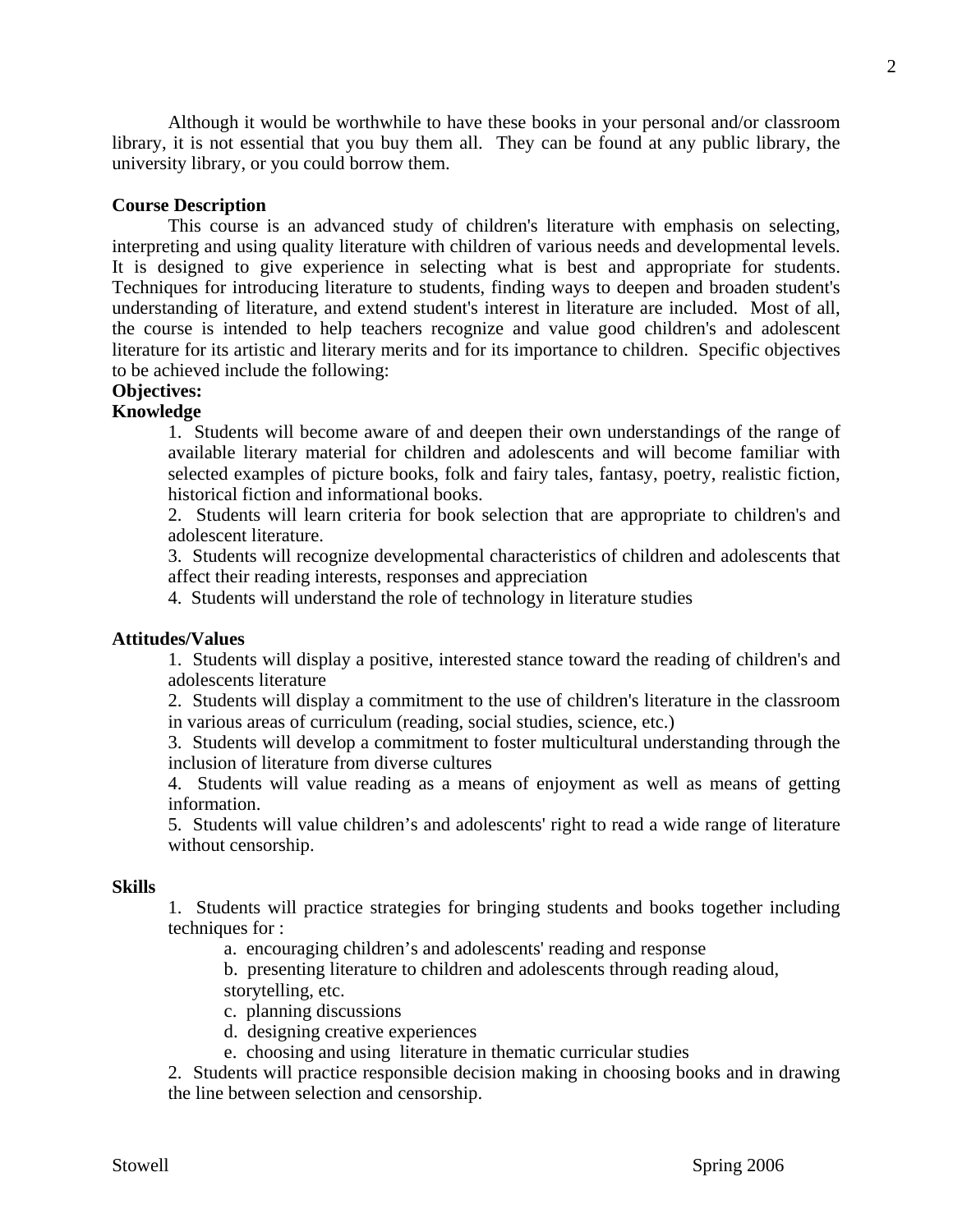#### **REQUIREMENTS:**

\***PARTICIPATION**: **Attend class regularly, arrive on time**, bring assigned books to class, complete assignments and display an understanding of material read through class discussions. You are also expected to speak up and out in class, to question not only when you do not understand, but also when you disagree.

**\*COMMENT CARDS (30 PTS.)** - It is expected that everyone will do all the readings and will come to class prepared to discuss them. To come prepared, write at least 3 comments or questions from the readings for that session on notecards or paper (the form doesn't matter). **Do not summarize**. Try to comment on more than one article. We will use these as the basis of our discussion at the beginning of each class. I will collect them at the beginning of each session and they should show that you have done the reading. If there are more than three articles to read **besides** the textbook, you may choose which three to read. **You have one free pass**. **You do not have to write comment cards for the required children's and adolescent literature.** 

**QUICKWRITES**: Occasionally you will respond to a question about one of the required books (primarily the chapter books) in class so that I can be sure you read it. These are worth 3-4 points each. I'm only reading to see if you read the book and can answer the question.

\***IN-DEPTH EVALUATION (25 pts.):** of one of the following:

 -picture book or book of traditional literature -poetry book (by a single author or edited collection) -fantasy novel -realistic fiction novel -historical fiction novel -nonfiction, biography or autobiography

These evaluations should consider the general guidelines found in the packet (as appropriate) as well as guidelines found in the textbook specific to that genre. These evaluations should also include your personal reaction to the book as well as how it might be used in a classroom setting. Suggested length: about 3-6 typewritten pages. **Please do not choose one of the assigned books. DUE: April 26** 

**\*JOURNAL & ANALYSIS (20 pts.)**: We will be responding in class (in response journal format) to the required readings as well as other books shared in class. Then we will analyze our own responses based on some of the articles we read and discuss the implications for the classroom. You will write a 1-2 page reflection on the analysis of your journal to be turned in with your journal and analysis. Discuss what you learned about your own responses: do they follow a particular pattern? How might this be used in a classroom (if at all) and what value does it have for teachers? **DUE: February 22** 

### **CHOICE PROJECT I (25 pts.) DUE: February 15:**

**\*COMPARE CHILDREN'S CHOICES AND ADULT CHOICES:** Compare two books: one selected by adults as a best book for children and one selected by children. These could be a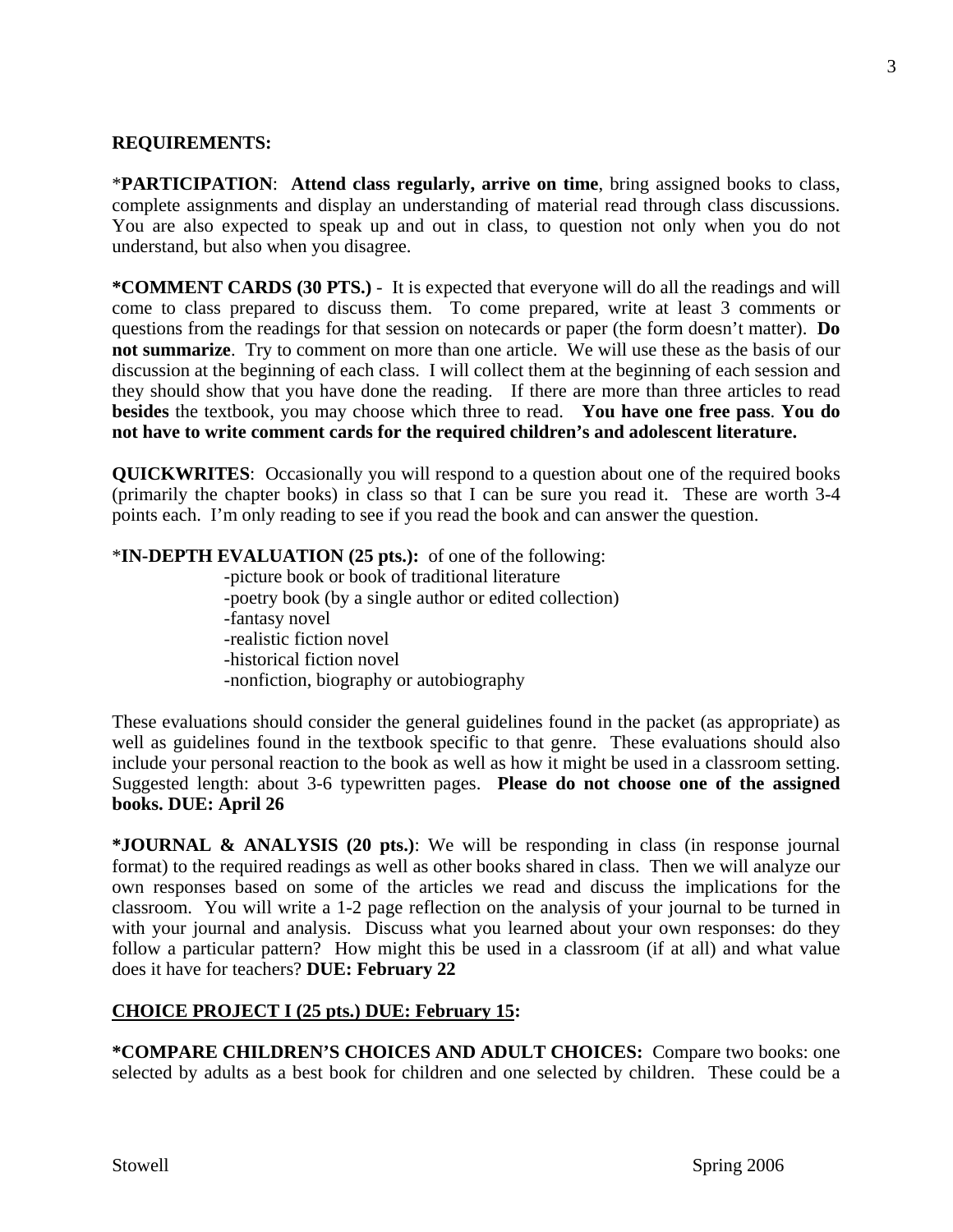comparison of the Caldecott: http://www.ala.org/ala/alsc/awardsscholarships/literaryawds/caldecottmedal/caldecottmedal.htm or Newberry: http://www.ala.org/ala/alsc/awardsscholarships/literaryawds/newberymedal/newberymedal.htm winner for a particular year and the California Young Reader Medal (at http://www.californiareads.org/links.htm) in a particular age category in the same year. You could also compare IRA's children's or adolescent's choices and teacher choices. These are found in *The Reading Teacher* and the *Journal of Adolescent and Adult Literacy*. Children's choices for 2005 are at: http://www.reading.org/resources/tools/choices\_childrens.html Young adult choices are at: http://www.reading.org/resources/tools/choices\_young\_adults.html Teachers choices:

http://www.reading.org/resources/tools/choices\_teachers.html

 How different (or the same) are these books in content, theme, style, character development and the like? What can you say about the kinds of books children select as good vs. the kind that adults select for children as good?

### **OR**

**\*COMPARE RESPONSES:** Find a book that you could share with a child of which you also have a professional book review (Almost any book on Amazon.com has a review from Horn Book or Kirkus. Don't use a review by a reader).Read the book and write your response to the book. Then read the same book to a child. Record their response (audio tape or videotape works best, but you could take notes). Then write a paper comparing your response, the student's and the review.

**Do not choose one of the required books please! Be sure to end your paper with a discussion about what conclusions you can draw about the difference between adult and children's choices.** 

**CHOICE PROJECT II (25 pts.):** From the following assignments**, choose 1 to complete**. PLEASE REREAD THE DESCRIPTION OF THE ASSIGNMENT BEFORE BEGINNING**. DUE: April 5.** 

**\*WEB SITES**: Do an annotated bibliography of at least 20 web sites **related to children's literature that you recommend.** Do not write down sites that you looked at that you don't recommend. Give the URL of the web site and a description of what one might find there. Also include who sponsored the site (Is it set up by a publisher, in other words, is it just an advertisement?), and whether you think it is primarily an adult site (for teachers- includes lesson plans, etc. or for parents) or primarily for children or both. What kinds of information does the site provide? How up to date? When was the last time the site was updated? Also, be sure you are providing information about different websites rather than just links from one site. Please check these out yourself rather than copy them out of journals and give your own opinion.

 \***IN-DEPTH EVALUATION OF A VIDEOTAPE OR SOFTWARE PROGRAM** for children and/or teachers. Check with me for some samples of guidelines or use existing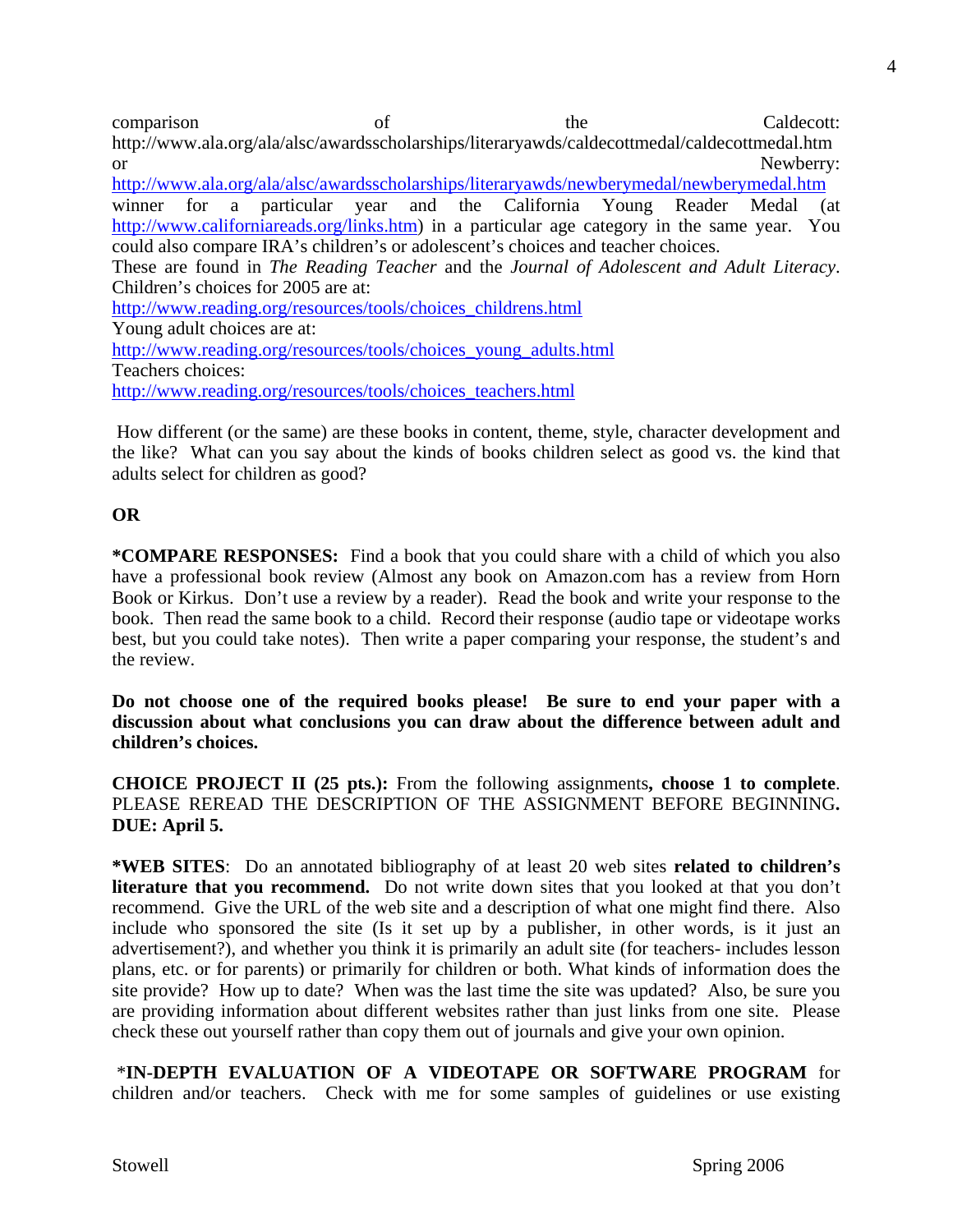guidelines from various organizations (ALA has guidelines for evaluating video), or create your own . You may wish to bring in the video or software to share when reviewing it for the class. Unless it is a short video, please choose a representative clip to share. If you wish to share a piece of software, please let me know in advance so that I can schedule the appropriate equipment. When evaluating, consider the appeal to children and/or teachers, accessibility (for software), applicability (in what situations could you envision it being used) and overall quality. Be sure this is a video or software, which is related to children's literature. Suggested length: 3-6 typewritten pages.

**\*JOURNAL REVIEW** Read one professional journal that regularly reviews children's books and write a review of the journal. This review should include: the audience for which the journal is intended, how often the journal is published, what regular features the journal offers, what kinds of topics the journal generally covers and a summary of at least one of the articles in the particular journal you read. You will also share this information with the class on a one page information sheet summarizing what you have learned. Select from the list below (If you have an idea for another journal, please check with me first):

Book Links BookList English Journal (NCTE) (middle and secondary teachers) Voices in the middle (middle school teachers) Journal of Adolescent and Adult Literacy (IRA) (middle and secondary teachers) Journal of Children's Literature Language Arts (NCTE) School Library Journal (ALA) The Horn Book The New Advocate The Reading Teacher (IRA)

**\*POETRY COLLECTION**: Read widely from among poetry collections and poets. In any format you choose (notecards, notebook, CD, whatever) collect and **organize** the poems **thematically (not by author or book).** You may want to consider a format that enables you to add poems after you have completed the assignment. With each poem, be sure to include the title of the poem, the author, and the source from which the poem came. Do not let Silverstein and Prelutsky dominate your collection (no more than 5 poems from either author). This should include a range of authors and topics. Also include a bibliography of all your sources. You must have **at least 100 poems** from **at least 12 different sources**. Poems from websites cannot represent more than a third of your sources. Feel free to duplicate poems (rather than writing them over by hand). The purpose of this assignment is to have a large and wide ranging collection of many different types of poems on many different subjects that you could use as a resource with children in, for example, a classroom setting. If you include holidays or seasonal poems, be sure to be inclusive of many cultures and religious groups. In any case, your collection should be multicultural in nature.

**\*STUDY OF AN AUTHOR, ILLUSTRATOR OR POET**: Do an in-depth study of a children's author, illustrator or poet. Your paper should be 4-6 typed pages in length, including books available of the author, illustrator or poet's work. Discuss how the author's life influenced his or her work. Many authors have their own website and/or biographies or autobiographies are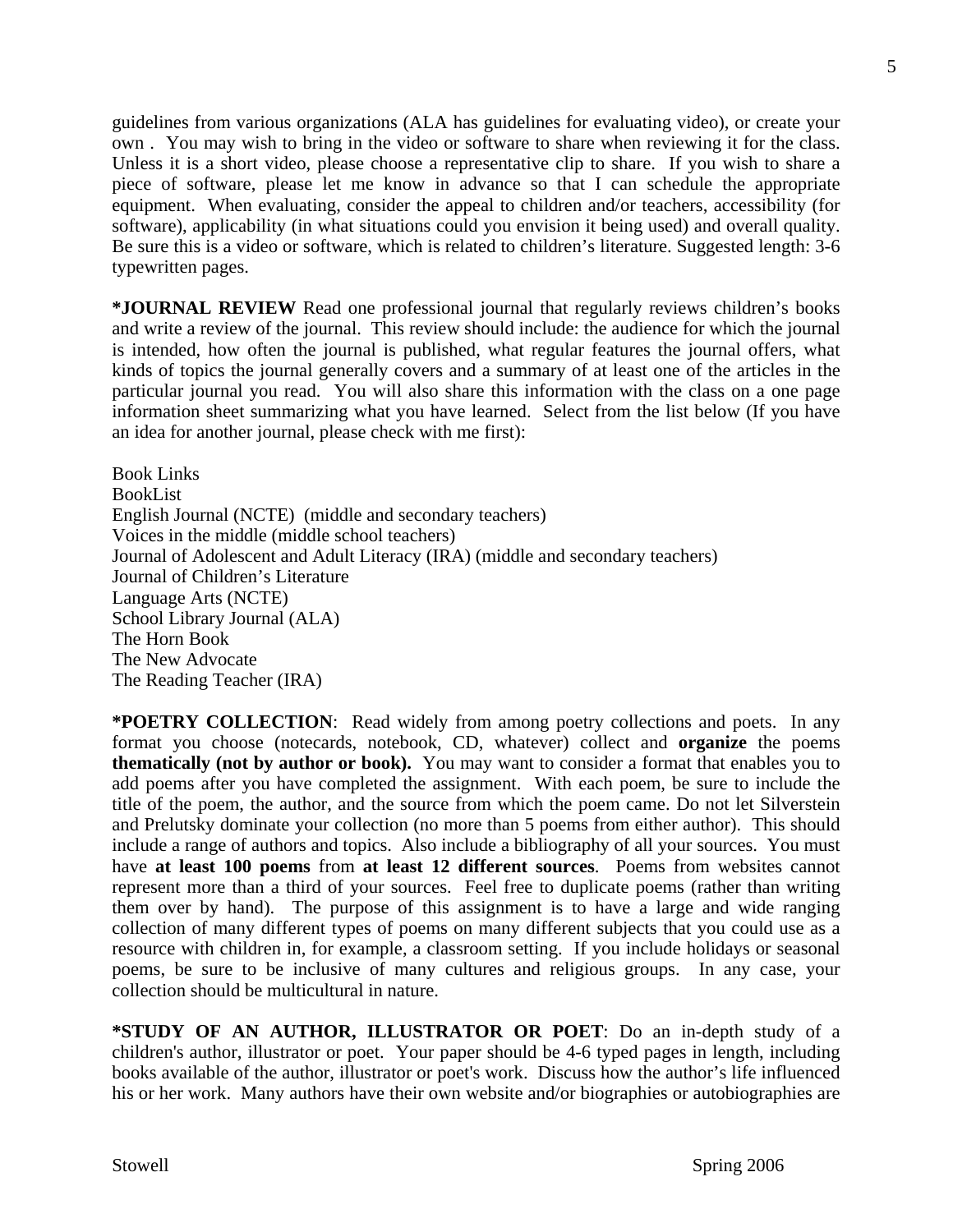available and good resources. Be prepared to share some of what you learned in class and have copies of a fact sheet of the poet, author or illustrator, a bibliography of his or her works and ways that they could be used with children to pass out in class.

**\*STUDY THE ART OF PICTURE BOOKS (Choose one)**: This project could take one of several forms:

- A. Write a critical analysis of a particular medium in children's picture books. Select 5- 10 picture books of the same media and analyze the books for how effectively the media is used with those particular texts.
- B. Develop lesson plans for studying the art of picture books with your students.
- C. Study the art of picture books with your students. Record their responses to the art of picture books and categorize and analyze them. What do they tell you about their understanding of the story or information through the pictures? What do they tell you about their understanding about art?
- D. Study a particular style of art in picture books and then have your students imitate it in their own books or a class book.
- E. Compare the illustrations of different variants of the same folk or fairy tale
- F. Study the fonts of ABC books what is the most popular, why are particular fonts used, etc. What tone does the font set?

**\*CENSORSHIP IN YOUR DISTRICT:** Write a paper about how censorship has affected you or your district. Describe the policy for challenged books. How often has this happened? What happens when a book is challenged? Has a book been challenged and reappeared later? You might interview parents to find out what they would and would not object to and what would change their mind about allowing a book in a classroom or library. School and public librarians would be helpful to talk with. as well. Feel free to describe your personal experiences with censorship, but broaden your discussion to illustrate how pervasive censorship is. This paper should be 3-6 pages in length.

**\*RESPONSE ACROSS AGES**: Read one book or poem to three different ages. (Try to make the age spread broader than a year, like K, 1, 2. A more appropriate spread would be 2, 4, 7 or 4, 8, 11). Record the responses of each group through audio tape, videotape, writing or drawing. (Keep in the mind the method of response when analyzing them - how limiting was it) Analyze the responses of each group. Discuss what their responses indicate about their development in literature appreciation. This paper should be 3-6 pages in length.

**\*DRAMATIZATION**: Choose a story or poem and find a way to present it dramatically to the class through storytelling, singing, dancing, choral reading, puppetry or some other form. It can be an existing story or one that you write yourself. You might also find a way for members of the class or the entire class to be actively involved in your dramatization. You might also share ways that this could be done in a classroom with children. **OR** you could do your dramatization with a group of children and report to us about how it went through videotape, audiotape, photographs or the like.

**\*JACKDAW:** This is a collection of resource materials that a teacher and students can use in discussion or display related to a particular book. Whenever possible Jackdaws include primary documents or facsimiles of them. Examples of items in a Jackdaw might be photocopies of newspaper headlines, relevant articles, photographs, information about the author, actual items

6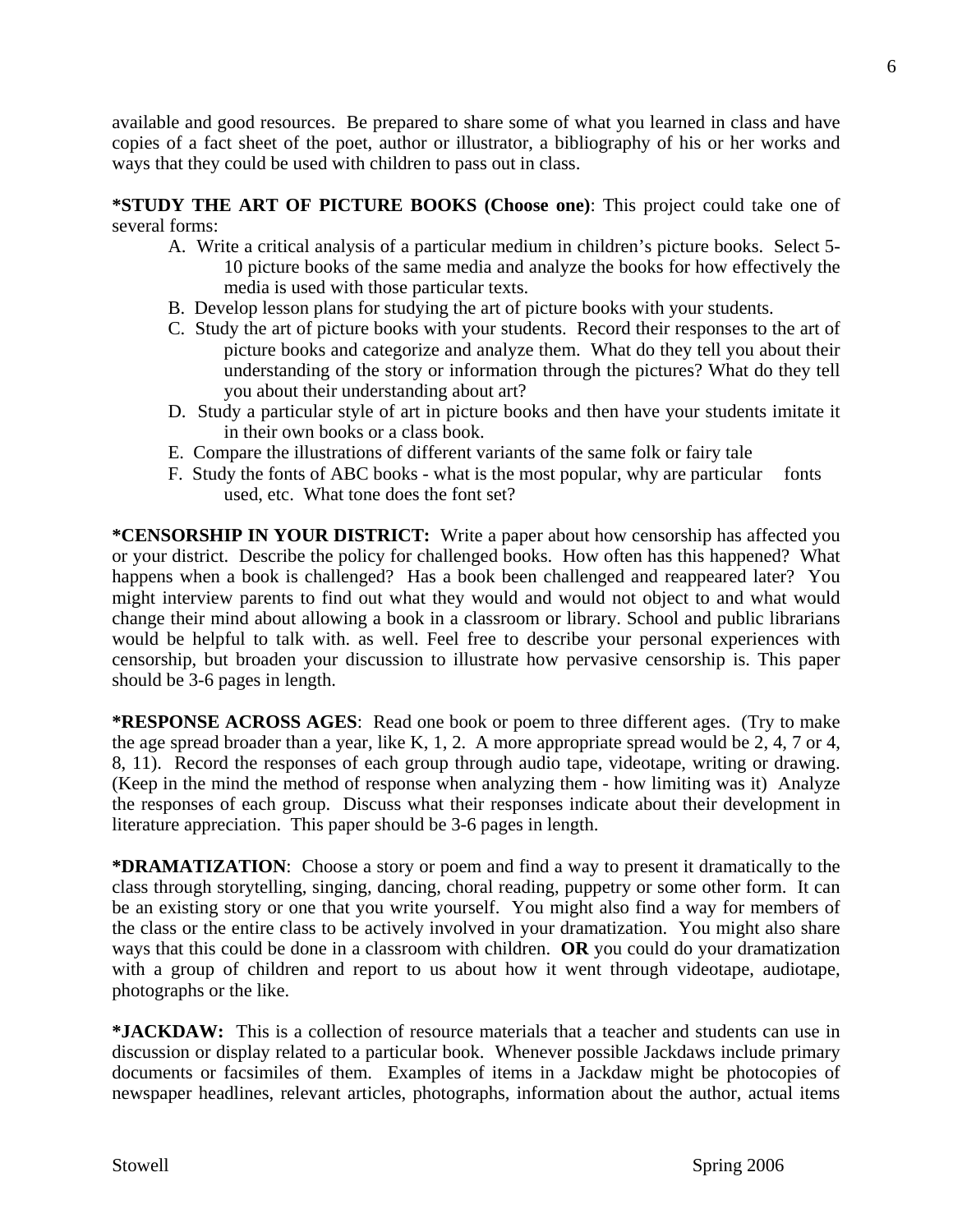from the book, recipes, price lists, artwork, songs or music, clothes of a character (paper dolls, catalogue or collage format), maps (real or imagined), time lines of the books events, advertisements, letters, diaries, whatever the book suggests. It is probably difficult to find actual primary documents, so you can also create them. Be sure to include more than just print materials - think about what would help second language learners as well. A jackdaw also does not include workbook related materials either. Collect all your items in some kind of container that is portable. (The term comes from a British name for a bird that picks up brightly colored objects and carries them off to its nest.) Include a table of contents and a bibliography of your sources.

**\*FAMILY LITERACY PACKETS:** These are packets of activities (usually around 3-5) centered around one book, that can be sent home with children for families to read and do together in the space of a week. Select books that are appropriate for your grade level that would also be enjoyable for adults to read with children. Don't be afraid to include nonficiton, poetry, etc. The activities should have simple instructions, be meaningful to the book, interactive, extend or enhance an understanding of the book and fun for adults and children. Teaching reading skills in this situation is secondary to the primary goal of children and their families participating together in the reading of a book. The packet should contain: an itemized list of what is in it (so that you are sure it all comes back to you!), some kind of record keeping mechanism or a way for parents to give their reaction to the packet (like a journal that travels with the packet), and the items necessary to complete the tasks (for example: if you want kids to draw a picture include crayons or if they can play a game, include all game pieces). Compile at least three packets. There are some suggested themes in the back of the packet. Avoid worksheet kinds of activities. This option is most appropriate for K-3, but upper grade, middle and high school can be innovative and may find ways to do this as well. In other words, don't be limited in your thinking. If you want to give it a try, do so!

### **\*DEVISE AN ASSIGNMENT OF YOUR OWN AND COMPLETE IT. Please talk with me before beginning it.**

#### **SCHEDULE:**

| Date       | Topic                          | Readings and Assignments                               |  |
|------------|--------------------------------|--------------------------------------------------------|--|
| January 18 | Introductions                  | •Hancock: chapt. 8                                     |  |
|            | Value of Literature            | •Reimer, "Multiethnic literature: Hold fast to dreams" |  |
|            | Types of Literature            | Yokata, "Issues in selecting multicultural children's  |  |
|            | <b>Selection of Literature</b> | literature"                                            |  |
|            |                                | •Godina & McCoy, "Emic and etic perspectives on        |  |
|            |                                | Chicana and Chicano multicultural literature"          |  |
|            |                                | •Galda, "High stakes reading: Articulating the place   |  |
|            |                                | of children's literature in the curriculum"            |  |
|            |                                | •Ohlhausen & Jepsen, "Lessons from Goldilocks:         |  |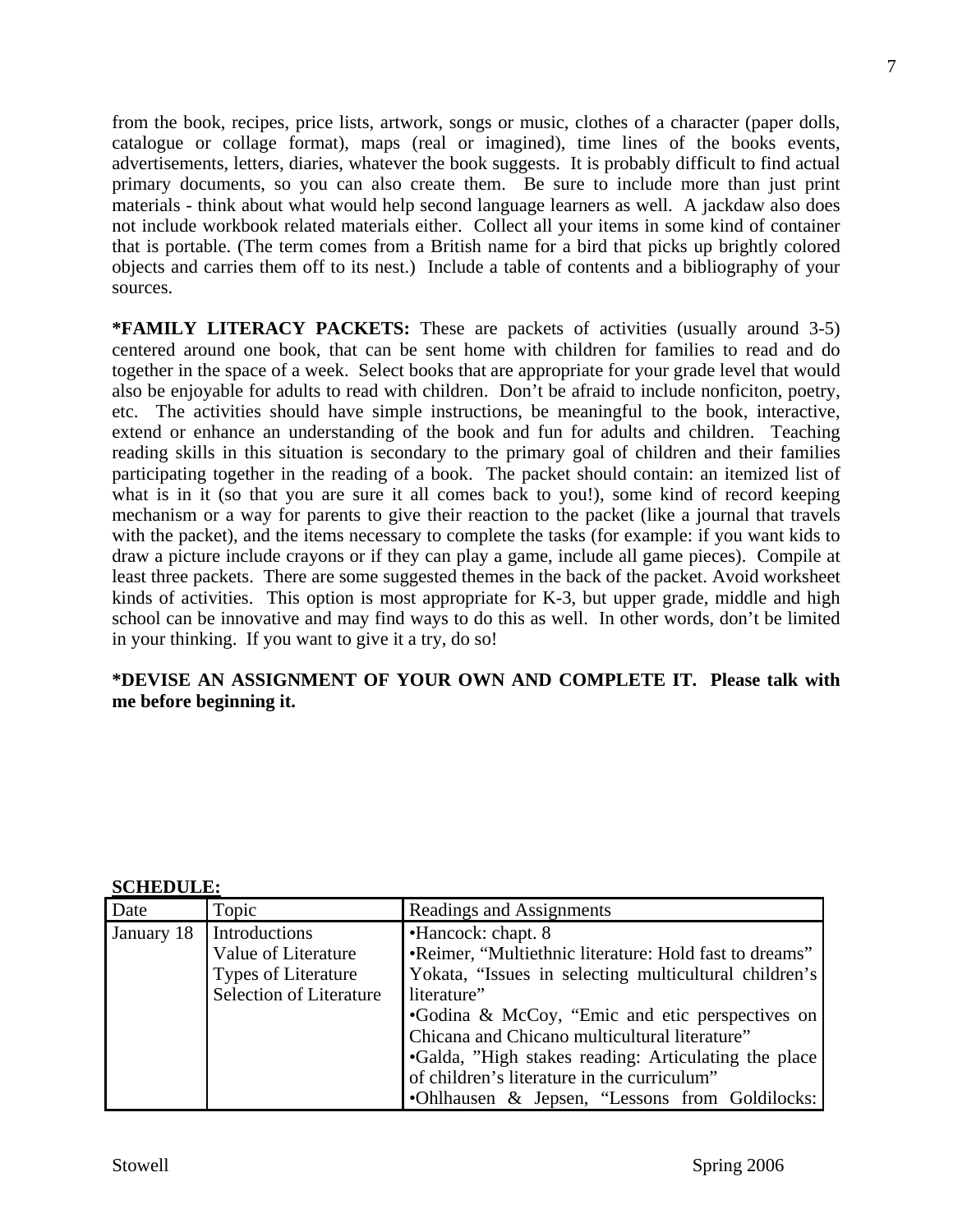|            |                                                              | 'Somebody's been choosing my books but I can make<br>my own choices now!"<br>•Probst, "Literature as invitation"                                                                                                                                                                                                                                                                                                                                                                                                                                                                                                                                                                                                                                                   |
|------------|--------------------------------------------------------------|--------------------------------------------------------------------------------------------------------------------------------------------------------------------------------------------------------------------------------------------------------------------------------------------------------------------------------------------------------------------------------------------------------------------------------------------------------------------------------------------------------------------------------------------------------------------------------------------------------------------------------------------------------------------------------------------------------------------------------------------------------------------|
| January 25 | <b>Informational books</b>                                   | • George vs. George<br>•Hancock: pgs. 153-162<br>·Pappas, "Fostering full access to literacy by<br>including informational books"<br>.Vardell, "A new 'Picture of the World': The NCTE<br>Orbis Pictus Award for outstanding nonfiction for<br>children"<br>• Jensen, "The quality of prose in Orbis Pictus Award"<br>books"<br>•Duthie, "Nonfiction: A genre study for the primary<br>classroom."<br>Hynes, "I read for facts; Reading nonfiction in a<br>fictional world"<br>•Sullivan, "Some teens prefer the real thing: The case<br>for young adult nonfiction"<br>• Lamme & Fu, "Sheltering children from the whole<br>truth: A critical analysis of an informational picture<br>book".<br>Palmer & Stewart "Nonfiction trade book use in<br>primary grades" |
| Feb. 1     | Fiction/<br>Historical<br>Autobiography/<br><b>Biography</b> | •Esperanza Rising<br><b>Harvesting Hope</b><br>•Hancock: pgs. 132-138, 145-152<br>• Farris & Fuhler, "Developing social studies concepts<br>through picture books"<br>•Hartman & Hartman, "Reading<br>across<br>texts:<br>Expanding the role of the reader"<br>Avi, "A sense of story"                                                                                                                                                                                                                                                                                                                                                                                                                                                                             |
| Feb. 8     | Response<br>Response<br>and  <br>comprehension               | $\bullet$ Hancock: chpt., 1, 10<br>•Cox & Many, "Toward an understanding of the<br>aesthetic response to literature"<br>•Lewis, "Give people a chance' Acknowledging<br>social differences in reading"                                                                                                                                                                                                                                                                                                                                                                                                                                                                                                                                                             |
| Feb. 15    | Response<br>in the classroom                                 | $\bullet$ Hancock: chpt. 2,12<br>•Rosenblatt, "Literature -S.O.S."<br>•Hancock, "Exploring the meaning making process<br>through the content of literature response journals: A<br>case study investigation"<br>•Wollman-Bonilla, "Literature response journals in a<br>first grade classrooms"                                                                                                                                                                                                                                                                                                                                                                                                                                                                    |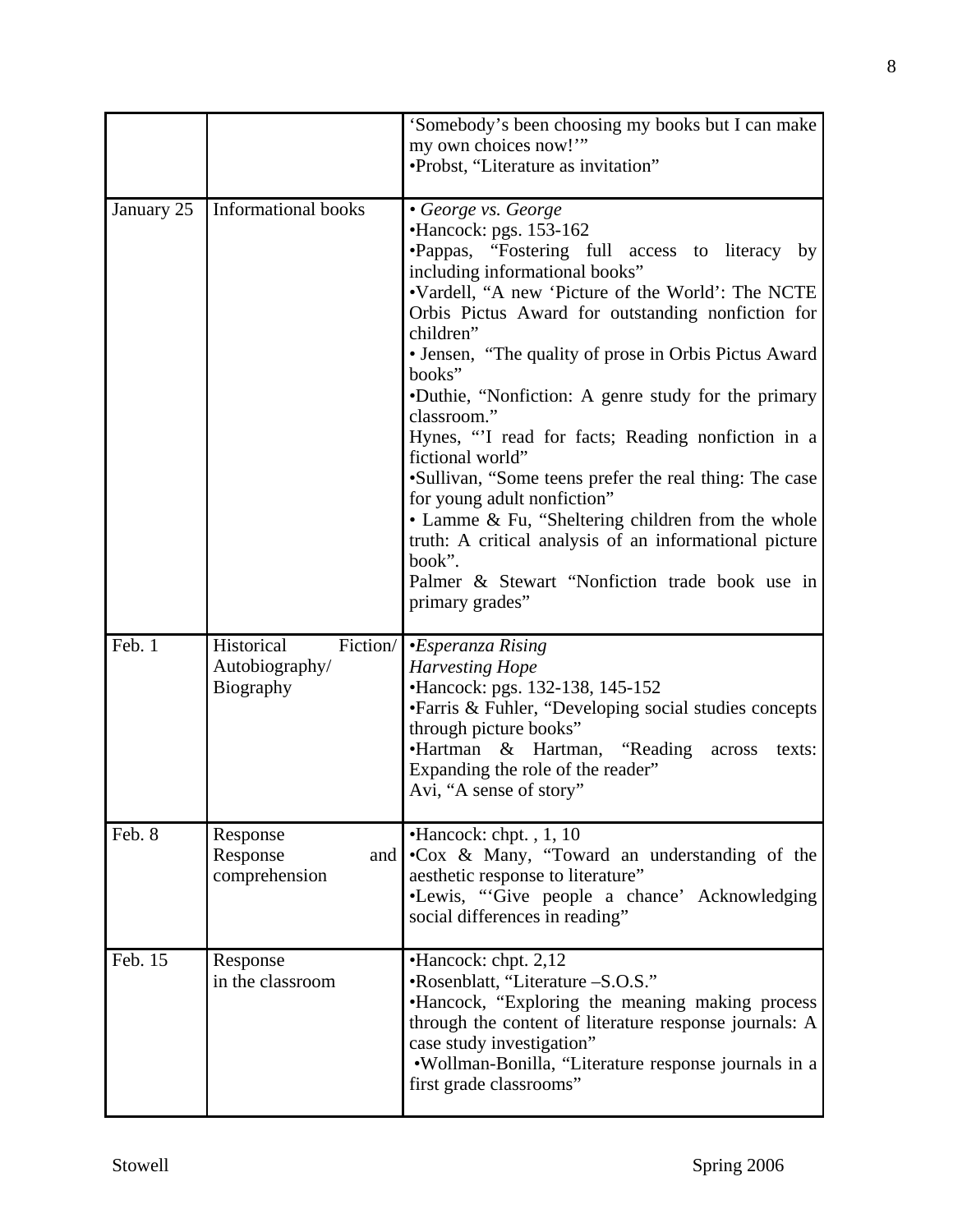|          |                                                               | <b>Choice I due</b>                                                                                                                                                                                                                                                                                                                                                                                                                                                                                                                 |
|----------|---------------------------------------------------------------|-------------------------------------------------------------------------------------------------------------------------------------------------------------------------------------------------------------------------------------------------------------------------------------------------------------------------------------------------------------------------------------------------------------------------------------------------------------------------------------------------------------------------------------|
| Feb. 22  | Books to begin on<br><b>Traditional literature</b>            | •Los tres cerdos: Nacho, Tito & Miguel<br>•Hancock: chpt.9, pgs. 77-86<br>•Smolkin & Yaden, "O is for Mouse: First encounters<br>with the alphabet book"<br>•Christensen, "Unlearning the myths that bind us" in<br><b>Rethinking Classrooms</b><br>•Huck, "Princess Furball: The writing, illustrating and<br>response"<br>•Temple,"What if beauty had been ugly? Reading<br>against the grain of gender bias in children's books"<br>Kaminski, "Cinderella to Rhodolphus"<br>Nodleman, "Who the boys are"<br>Journal analysis due |
|          |                                                               |                                                                                                                                                                                                                                                                                                                                                                                                                                                                                                                                     |
| March 1  | Picture books<br>Independent reading of<br>quality literature | Hancock: chpt. 3<br>•Giorgis & Johnson, "Gaining insight into picture<br>book illustration and design: A master class in the<br>teaching of children's literature"<br>•Goldstone, "Brave new worlds: The changing image<br>of the picture book"<br>•"'I am a Level 3 reader'; Children's perceptions of<br>themselves as readers"<br>. Worthy & Sailors, "That book isn't on my level:<br>Moving beyond text difficulty in personalizing<br>reading choices"<br>"Goldstone, B. "The postmodern picture book: A new<br>subgenre"     |
| March 8  | Picture books                                                 | •Madura, "The line and texture of aesthetic response:<br>Primary children study authors and illustrators"<br>•Stewig, "A Caldecott committee at work"<br>•Marantz &Marantz, "Sixty years of Caldecott medal<br>winners"<br>Sipe & Bauer, "Urban Kindergarteners' literary<br>understanding of picture storybooks"<br>•Carr, et al, "Not just for the primary grades: A<br>bibliography of picture books for secondary content<br>teachers"                                                                                          |
| March 15 | Young Adult literature<br>Motivating<br>reluctant<br>readers  | $\cdot$ The sledding hill<br>•Hancock, pgs. 120-131<br>Gallo, "How classics create an alliterate society"<br>•Israel, "What contemporary authors can teach us"<br>•Fox, "Like mud not fireworks- The place of passion<br>in the teaching of reading"                                                                                                                                                                                                                                                                                |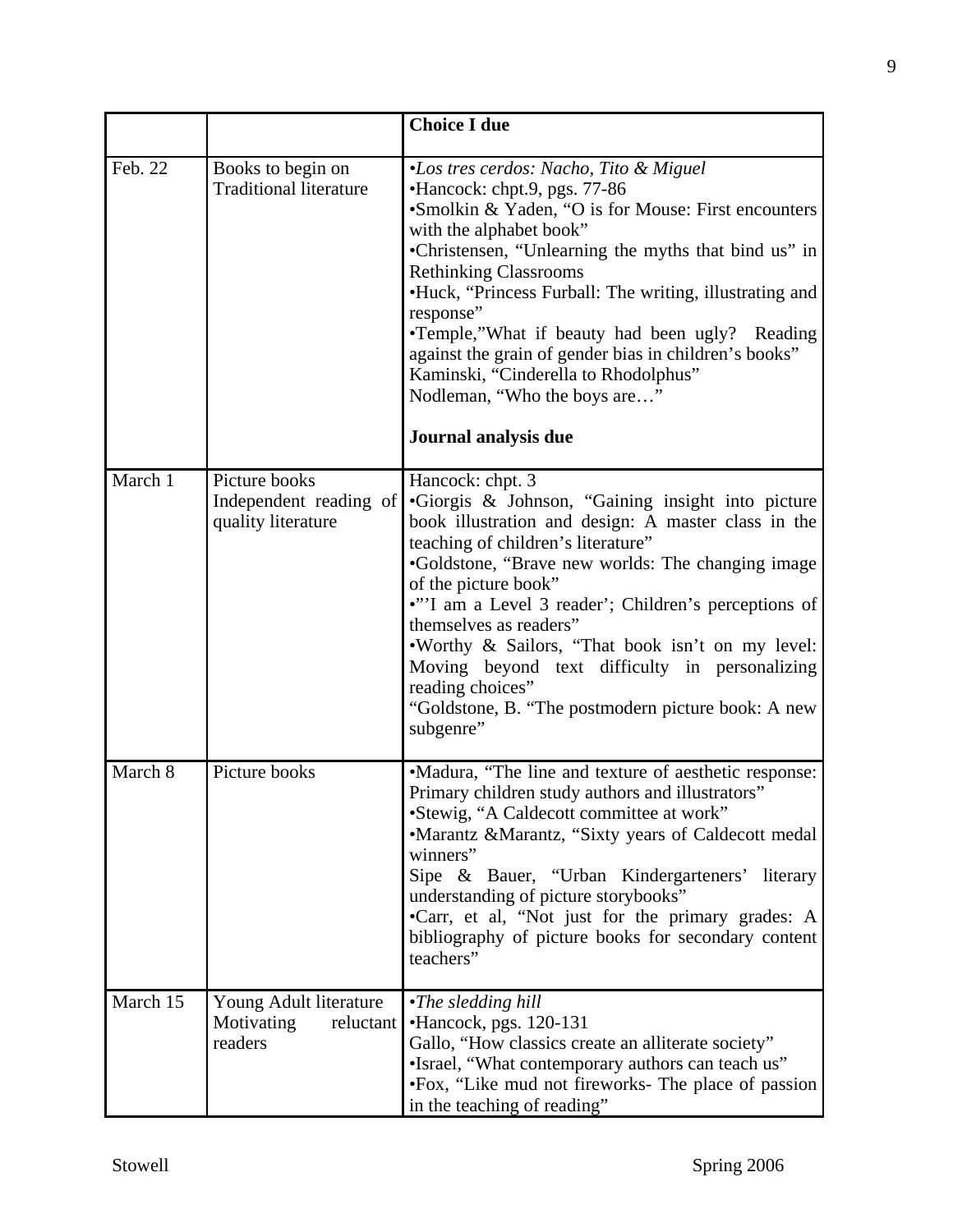|                                    |                                                  | •Mollineaux, "Simply irresistible: Letting our reading<br>inform theirs"<br>•Brodie, D. "Who's it for?"                                                                                                                                                                                                                                                                                                                                                                                                                                                                                                                                                                                                                                                                                                   |
|------------------------------------|--------------------------------------------------|-----------------------------------------------------------------------------------------------------------------------------------------------------------------------------------------------------------------------------------------------------------------------------------------------------------------------------------------------------------------------------------------------------------------------------------------------------------------------------------------------------------------------------------------------------------------------------------------------------------------------------------------------------------------------------------------------------------------------------------------------------------------------------------------------------------|
| March 22                           | What's appropriate for<br>children<br>Censorship | •Hancock, pgs. 138-139<br>•Paterson, "Tale of a reluctant dragon"<br>•Paterson, "Family Values"<br>•Tolan, "Happily ever after"<br>•Lowery, S. "Censorship: Tactics for defense"<br>"Religious conservatives"<br>$\bullet$ Gribbin,<br>public<br>and<br>schools: Understanding the religious right"<br>•Brinkley, "Faith in the word, Examining religious<br>rights attitudes about texts"<br>.Welker, "Truth: The elusive search"<br>•Kearns, "Words worth 1,000 pictures: Confronting<br>film censorship"<br>•Church, "When values clash: Learning<br>from<br>controversy"<br>•Beers, "Literature: Our way in"<br>•Freedman & Johnson, "Who's protecting whom? 'I<br>hadn't meant to tell you this' A case in point in<br>confronting self censorship in the choice of young<br>adolescent literature." |
| March 29<br>Spring<br><b>Break</b> |                                                  |                                                                                                                                                                                                                                                                                                                                                                                                                                                                                                                                                                                                                                                                                                                                                                                                           |
| April 5                            | Science  <br>Fantasy<br>and<br>Fiction           | The voyage of the Dawn Treader<br>•Hancock, pgs. 86-96<br>.West, "Fantasy literature for children: Past, present<br>and future tensions"<br>•Smith, "Are there seats at the round table?<br>An<br>examination of black characters in heroic fantasy"<br>•Cruz, M. & K. Polluck, "Stepping into the wardrobe:<br>A fantasy genre study."<br>Choice II project due                                                                                                                                                                                                                                                                                                                                                                                                                                          |
| April 12                           | <b>Quality literature</b>                        | Pulp fiction" book<br>•Hancock, chpt. 11<br>•Perry & Butler, "Are Goosebumps books real<br>literature?"<br>•Hipple & Maupin, "What's good about the best"<br>•Schon, "Spanish language books for young readers-<br>Great expectations, disappointing realities"<br>•Burns & Flower "Whatever happened? A list of<br>recovered favorites<br>and what makes<br>book<br>a<br>memorable after all"                                                                                                                                                                                                                                                                                                                                                                                                            |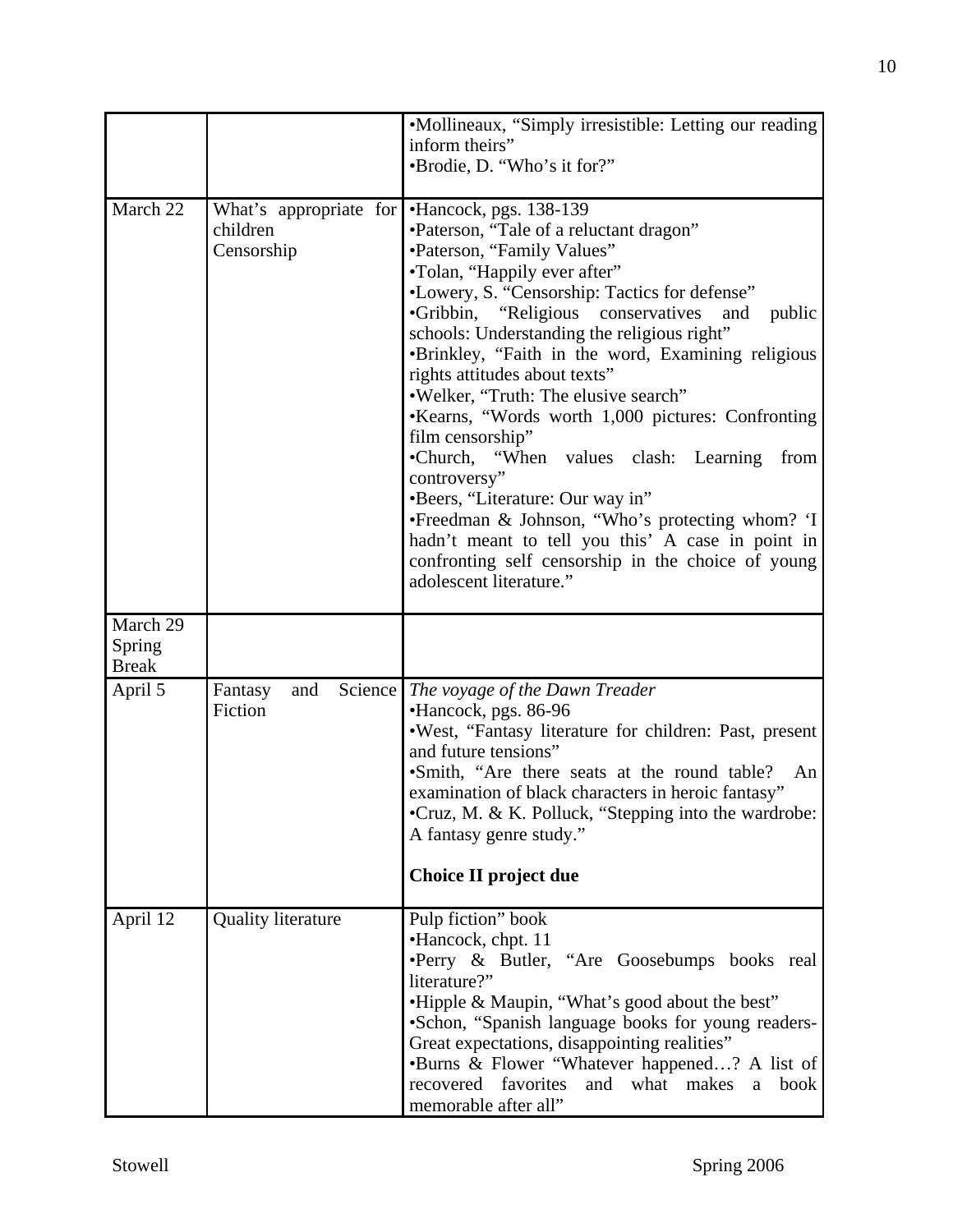|          |                                        | • Vardell, S. "Children's books as best sellers: Their<br>impact on the field of children's literature"                                                                                                                                                                                                                                                                                                                                                                                                                                                  |
|----------|----------------------------------------|----------------------------------------------------------------------------------------------------------------------------------------------------------------------------------------------------------------------------------------------------------------------------------------------------------------------------------------------------------------------------------------------------------------------------------------------------------------------------------------------------------------------------------------------------------|
| April 19 | Poetry                                 | •A jar of tiny stars<br>•Hancock, chpt. 5<br>• Janeczko, "Confessions of a collector"<br>•Perfect, "Rhyme and reason: Poetry for the heart and<br>head"<br>• Fawcett, "Poetry and the princess"<br>•Mora, P. "Delicious languages"<br>•Bruce & Davis, "Slam:Hip-hop meets poetry- a<br>strategy for violence intervention"<br>Haldaway, Vardell, & Young, "Poetry for language<br>development of English language learners."                                                                                                                             |
| April 26 | Literature<br>in the classroom         | •Love that dog or Shakespeare bats cleanup<br>•Hancock, chpt. 14<br>•Reutzel & Larsen, "Look what they've done to real<br>children's books in the new basal readers"<br>$\bullet$ Yenika-Agbaw,<br>"Taking"<br>children's<br>literature<br>seriously: Reading for pleasure and social change<br>.Roser, "A place for everything and literature in its<br>place"<br>•Articles on Accelerated reader<br>• Stein, D. & P. Beed, "Bridging the gap between<br>fiction and nonfiction in the literature circle setting."<br>In-depth evaluation of a book due |
| May3     | No class<br>LS at IRA                  |                                                                                                                                                                                                                                                                                                                                                                                                                                                                                                                                                          |
| May 10   | The future of children's<br>literature | •Florio-Ruane, Berne & Raphael, "Teaching literature<br>and literacy in the eye of reform: A dilemma in three<br>acts"<br>•Paterson, "Asking the question"<br>• Hade, "Are publishers changing the way children<br>read?"<br>•Hade & Edmondson, "Children's book publishing in<br>Neoliberal times"                                                                                                                                                                                                                                                      |

# **GRADING**

| Choice I             | 20 | February 15 |
|----------------------|----|-------------|
| Choice II            | 30 | April 5     |
| Journal and analysis | 10 | February 22 |
| In-depth evaluation  | 30 | April 26    |
| Comment cards        | 30 | Each week   |
|                      |    |             |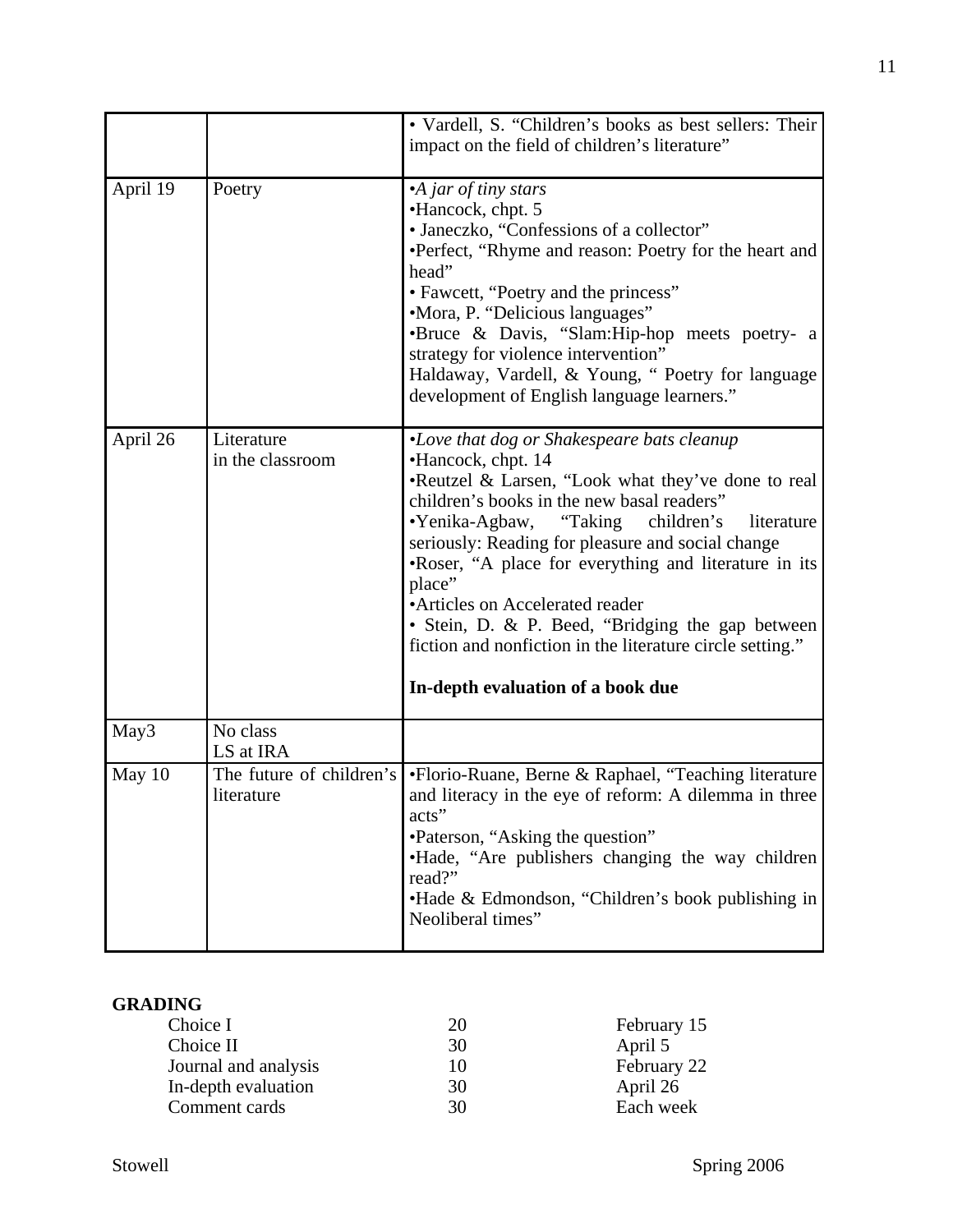|              | <b>Grading Scale:</b> |               |       |
|--------------|-----------------------|---------------|-------|
| $\mathsf{A}$ | 95-100                | $B -$         | 83-85 |
| $A-$         | 92-94                 | $C_{+}$       | 80-82 |
| $B+$         | 89-91                 | $\mathcal{C}$ | 77-79 |
| B            | 86-88                 | $\mathcal{C}$ | 74-76 |
|              |                       |               |       |

## **COE Attendance Policy**

Due to the dynamic and interactive nature of courses in the College of Education, all students are expected to attend all classes and participate actively. At a minimum, students must attend more than 80% of class time, or s/he **may not receive a passing grade** for the course at the discretion of the instructor. Individual instructors may adopt more stringent attendance requirements. Should the student have extenuating circumstances, s/he should contact the instructor as soon as possible.

 A good student is one who adheres to standards of dependability and promptness. If you miss more than two class sessions or are late (or leave early) for more than three sessions, you cannot receive an A. If you miss more than three class sessions you cannot receive a B. Late assignments will be penalized by a 5% deduction in points for each weekday late. After two weeks, late assignments will be given a zero. If you have extraordinary circumstances in your life which will impact your assignments, please let me know. I want you to be able to stay in school and succeed. If you have any questions or concerns, please feel free to come in and speak with me about them.

### **Students with Disabilities Requiring Reasonable Accommodations**

Students must be approved for services by providing appropriate and recent documentation to the Office of Disable Student Services (DSS). This office is located in Craven Hall 5205, and can be contacted by phone at (760) 750-4905, or TTY (760) 750-4909. Students authorized by DSS to receive reasonable accommodations should meet with their instructor during office hours or, in order to ensure confidentiality, in a more private setting.

### **CSUSM Academic Honesty Policy**

"Students will be expected to adhere to standards of academic honesty and integrity, as outlined in the Student Academic Honesty Policy. All written work and oral assignments must be original work. All ideas/materials that are borrowed from other sources must have appropriate references to the original sources. Any quoted material should give credit to the source and be punctuated with quotation marks.

Students are responsible for honest completion of their work including examinations. There will be no tolerance for infractions. If you believe there has been an infraction by someone in the class, please bring it to the instructor's attention. The instructor reserves the right to discipline any student for academic dishonesty in accordance with the general rules and regulations of the